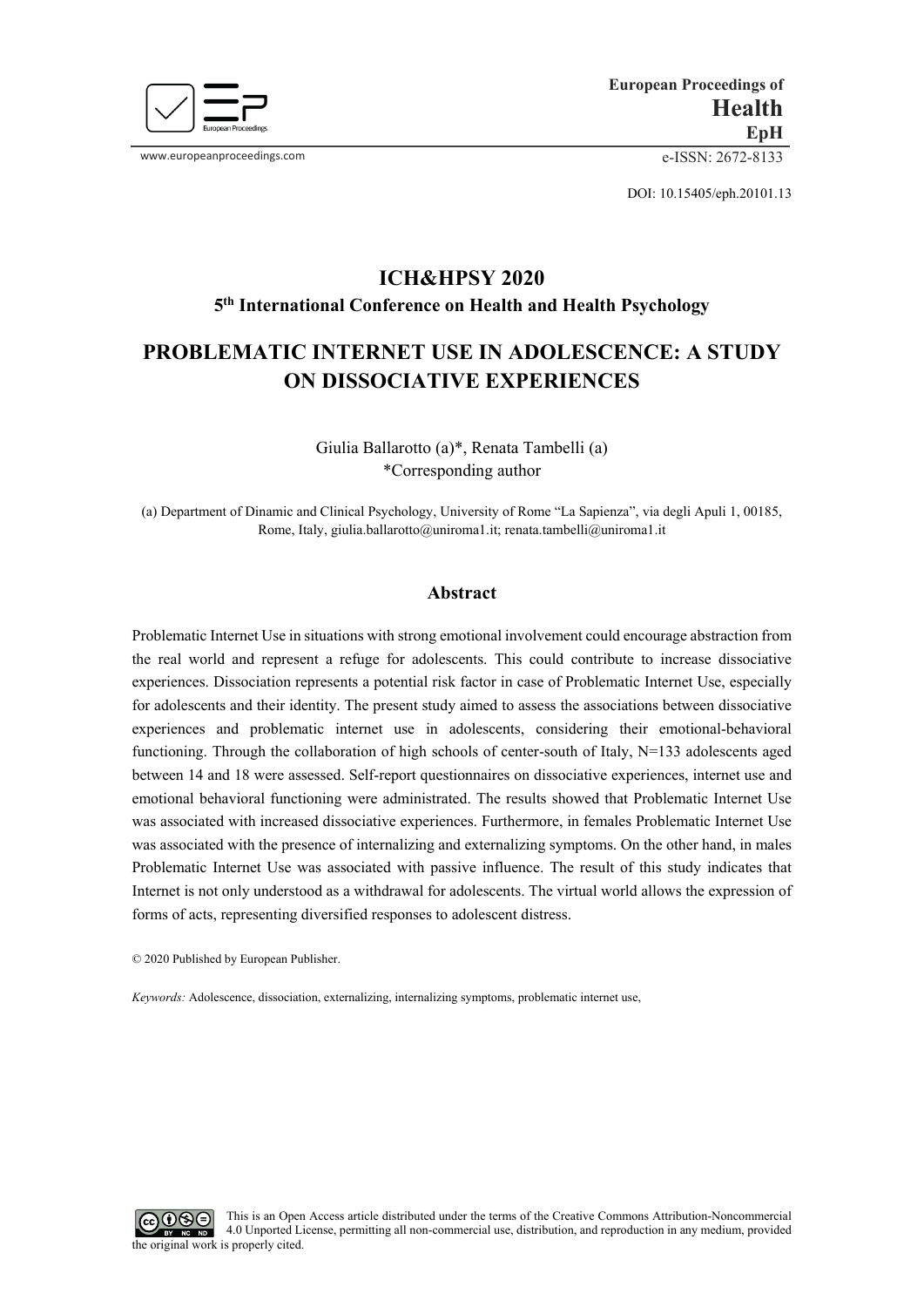# **1. Introduction**

"Problematic Internet Use" (PIU) refers to a condition that contains within itself a wide range of activities carried out on the Internet (such as, for example, online shopping, the use of pornography, gaming online, the use of social networks), that are implemented dysfunctionally by the subject. Karderfelt-Winther (2014) suggested that activities related to the use of the Internet should be considered not only as conducts that contribute to possible patterns of addiction, but also as compensatory strategies to meet the needs of the individual and to cope with psychosocial problems. In line with this theoretical perspective, PIU can be conceptualized as a scaffold of coping strategies used to escape the problems and difficulties of real life through a temporary withdrawal in the activities carried out on internet (Deleuze et al., 2019; Di Blasi et al., 2019; Kardefelt-Winther, 2014; Maganuco et al., 2019; Maroney et al., 2018; Reinecke, 2009; Schimmenti et al., 2019; Snodgrass et al., 2018).

Problematic Internet Use in situations with strong emotional involvement could encourage abstraction from the real world and represent a refuge for adolescents (Ghezzani, 2018). This could contribute to increase dissociative experiences.

## **2. Problem Statement**

While adequate and functional Internet use allows a greater experiential enrichment by promoting fantasy, imagination and creativity, an abuse could contribute to increase dissociative experiences, generating pathological phenomena, in extreme forms of depersonalization/derealisation (Cantelmi et al., 2000). The loss of time that passes, when teenagers are emotionally involved during the connection, strengthens the dissociative phenomena related to addiction (Tonioni & Corvino, 2011). Therefore, the dissociation represents a potential risk in case of abuse of navigation, especially for adolescents and their identity in construction.

Dissociation represents a potential risk factor in case of Problematic Internet Use, especially for adolescents and their identity.

The dissociation, in the continuum from mild phenomena to pathological situations, could act as an adaptive defense mechanism in the management of phase-specific conflicts (Calamari & Pini, 2003) or act as an organizer, according to the definition of Ferro and Riefolo (2006).

In this case the obsessive-compulsive tendencies may pervade the adolescent's mental space, causing a dissociation from everything that is perceived as intolerable, leading to memory loss, sense of unreality and feeling of detachment from oneself or one's environment. It is a syndrome characterized by the alteration of cognitive processes that affect reality and personal identity (Ghezzani, 2018). Research aimed at investigating the psychopathological condition of withdrawn adolescents has shown a significant correlation between internet addiction and particular emotional experiences, low self-esteem and dysfunctional interpersonal relationships. Distorted thoughts about oneself and a devalued perception of the representation of the world have emerged (Del Miglio et al., 2001). Generally these are adolescents who belong to families of a good social level and do not seem to have severe pathologies. They tend to be rather apathetic, lacking interest in everything that happens in the real world (Ranieri et al., 2015; Young, 2007).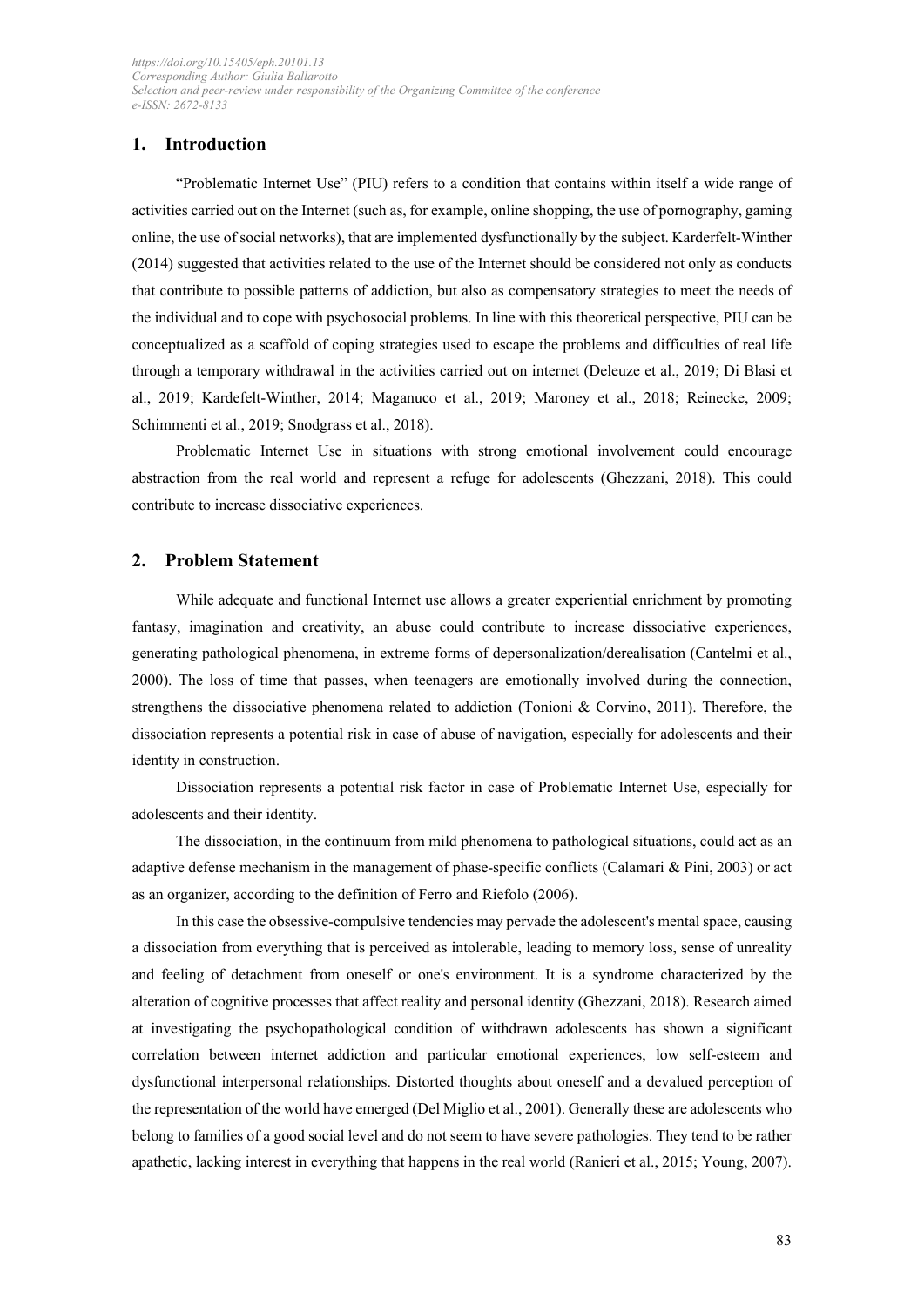According to some research, the common trait of adolescents, who live isolated from reality, concerns emotional fragility (Suwa & Suzuki, 2013).

## **3. Research Questions**

The dependence on the Internet leads adolescents to use dissociation in a rigid way, in order to escape from their perceived disastrous experience (Perrella & Caviglia, 2014). If the link between dysfunctional use of the internet and isolation becomes very strong, the dissociative risks increase (Ranieri et al., 2015).

There is a lack of in-depth studies on factors predisposing to the abuse of the distorted Intenet of the Internet (Marcucci & Lavenia, 2004).

## **4. Purpose of the Study**

The present study aimed to assess the associations between dissociative experiences and problematic internet use in adolescents, considering their emotional-behavioral functioning.

In particular, we aimed to investigate:

- the possible correlation between dissociative experiences and internet abuse;
- whether the presence of internalizing / externalizing symptoms in adolescents was associated with massive use of the Internet and with dissociative experiences (in males and females separately).

# **5. Research Methods**

#### **5.1. Participants and procedure**

Through the collaboration of high schools of center-south of Italy,  $N=133$  adolescents aged between 14 and 18 were assessed. Sample was composed by 70.7% girls with an average age of 16.71 (sd = 1.21). 94.7% of sample were Caucasian.

Adolescents and their parents signed an informant consent, in which the study was described in detail. Self-report questionnaires (described below) on dissociative experiences, internet use and emotional behavioral functioning were administrated.

#### **5.2. Measures**

- *Internet Addiction Test* (IAT; Young, 1998), is a 20 items self -report questionnaire, that specifically assess the degree of psychopathological risk related to the use of the Internet. The use/abuse of internet was assessed on a Likert scale from 1 (never) to 5 (always). The IAT showed a good internal consistency (Cronbach's alpha = .84). Furthermore, it was analyzed the internal consistency in eleven studies, detecting a total Cronbach alpha of .889 (Frangos et al., 2012).
- *Adolescent Dissociative Experiences Scale* (A-DES), (Armstrong et al., 1997), is a 30 items selfreport questionnaire, which measures dissociation through its phenomenological outcomes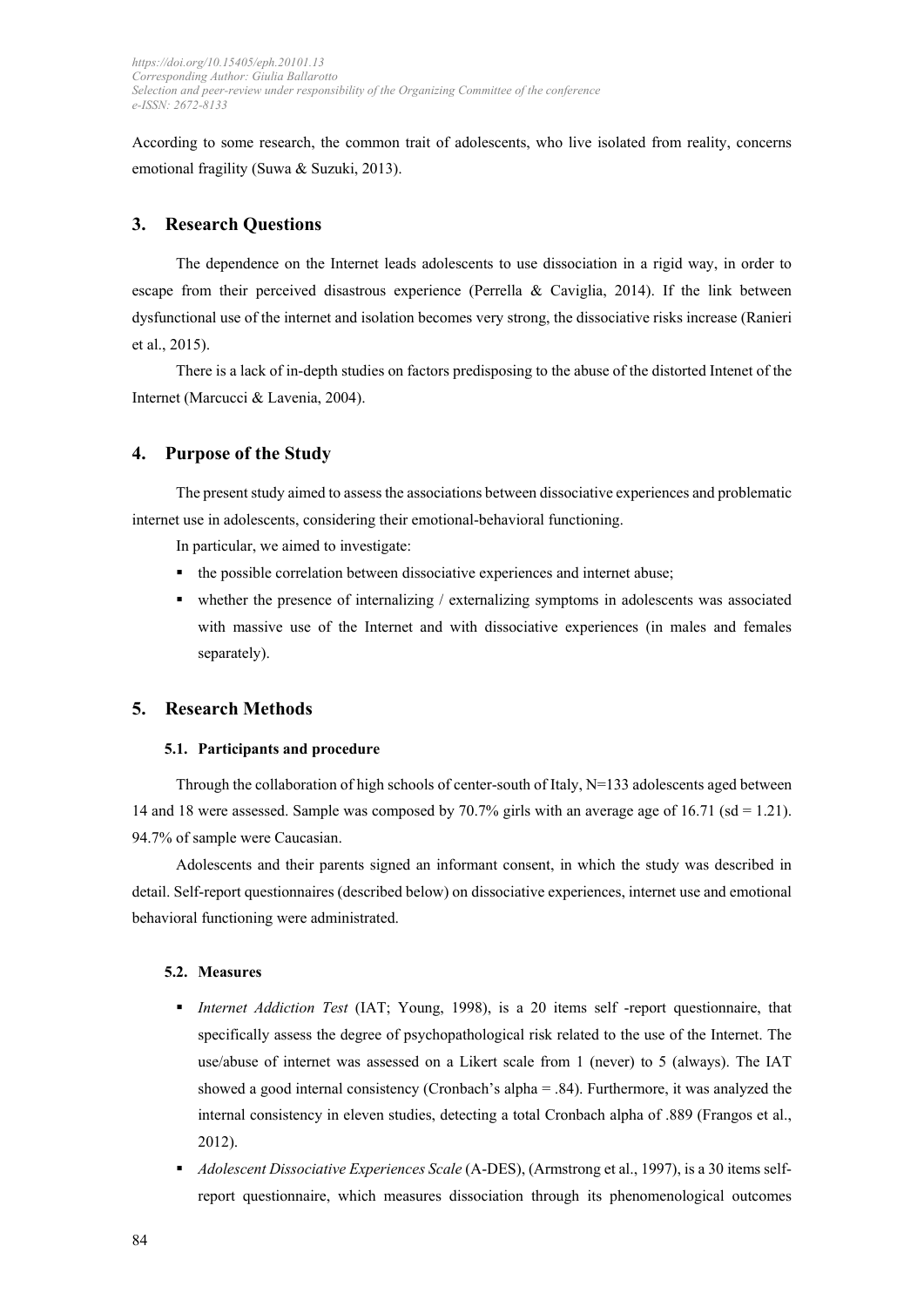(dissociative experiences). The dissociative experiences was assessed on a Likert scale between 0 (never) to 10 (always). The items describe dissociative experiences such as feelings of derealization and depersonalization, memory disorders and attention. The scoring provides a total score of dissociation and 4 dimensions: dissociative amnesia (e.g. "I get back tests or homework that I don't remember doing"), absorption and imaginative involvement (e.g. "I get so wrapped up in watching T.V., reading, or playing video games that I don't have any idea what's going on around me"), passive influence (e.g. "I can do something really well one time and then I can't do it at all another time") e depersonalization and derealization (e.g. "I have strong fellings that don't seem like they are mine."). A-DES has demonstrated good validity, good reliability and internal consistency (Bernstein & Putnam, 1986). The Italian validation showed a high internal consistency (Cronbach's Alpha = .912) (Caretti et al., 2005).

 *Youth Self Report/11-18* (YSR/11-18; Achenbach, 1991) is a 112 items self-report questionnaire, assessed on a Likert scale from 0 (not true) to 2 (always true). It assessed emotional-behavioral functioning in adolescents aged between 11 and 18 years. The YSR provides scores on 2 scales: Internalizing and Externalizing problems. The Italian validation showed a high internal consistency.

## **5.3. Data Analysis**

All statistical analysis were carried out with IBM SPSS Statistics version 25.0. In order to investigated possible associations between abuse of internet and dissociative experiences, Pearson correlation analysis were carried out. Furthermore, in order to verify whether the presence of internalizing / externalizing symptoms in adolescents was associated with massive use of the Internet and with dissociative experiences, Pearson correlation analysis were carried out, separately for girls and boys.

## **6. Findings**

### **6.1. Associations between abuse of internet and dissociative experiences**

In order to investigated possible associations between abuse of internet and dissociative experiences, Pearson correlation analysis were carried out. Table 01 show the results of correlation analysis.

| <b>Table 1.</b> Correlation between abuse of internet and dissociative experiences |            |            |                          |             |  |  |
|------------------------------------------------------------------------------------|------------|------------|--------------------------|-------------|--|--|
|                                                                                    | Diss. Amn. | Absorption | <b>Passive Influence</b> | Deper/Derea |  |  |

**Table 1.** Correlation between abuse of internet and dissociative experiences

| IAT<br>.       | $54*$<br>$\cdot$ | 56*<br>$\cdot$ v | $.58*$ | *۸.<br>$\cdot$ $\sim$ $-$ |
|----------------|------------------|------------------|--------|---------------------------|
| $*_{p}$<br>.01 |                  |                  |        |                           |

# **6.2. Associations between adolescents' emotional/behavioural functioning and the abuse of internet and dissociative experiences**

In order to verify whether the presence of internalizing / externalizing symptoms in adolescents was associated with massive use of the Internet and with dissociative experiences, Pearson correlation analysis were carried out, separately for girls and boys. Table 02 and 03 show results of correlation analysis respectively for girls and boys.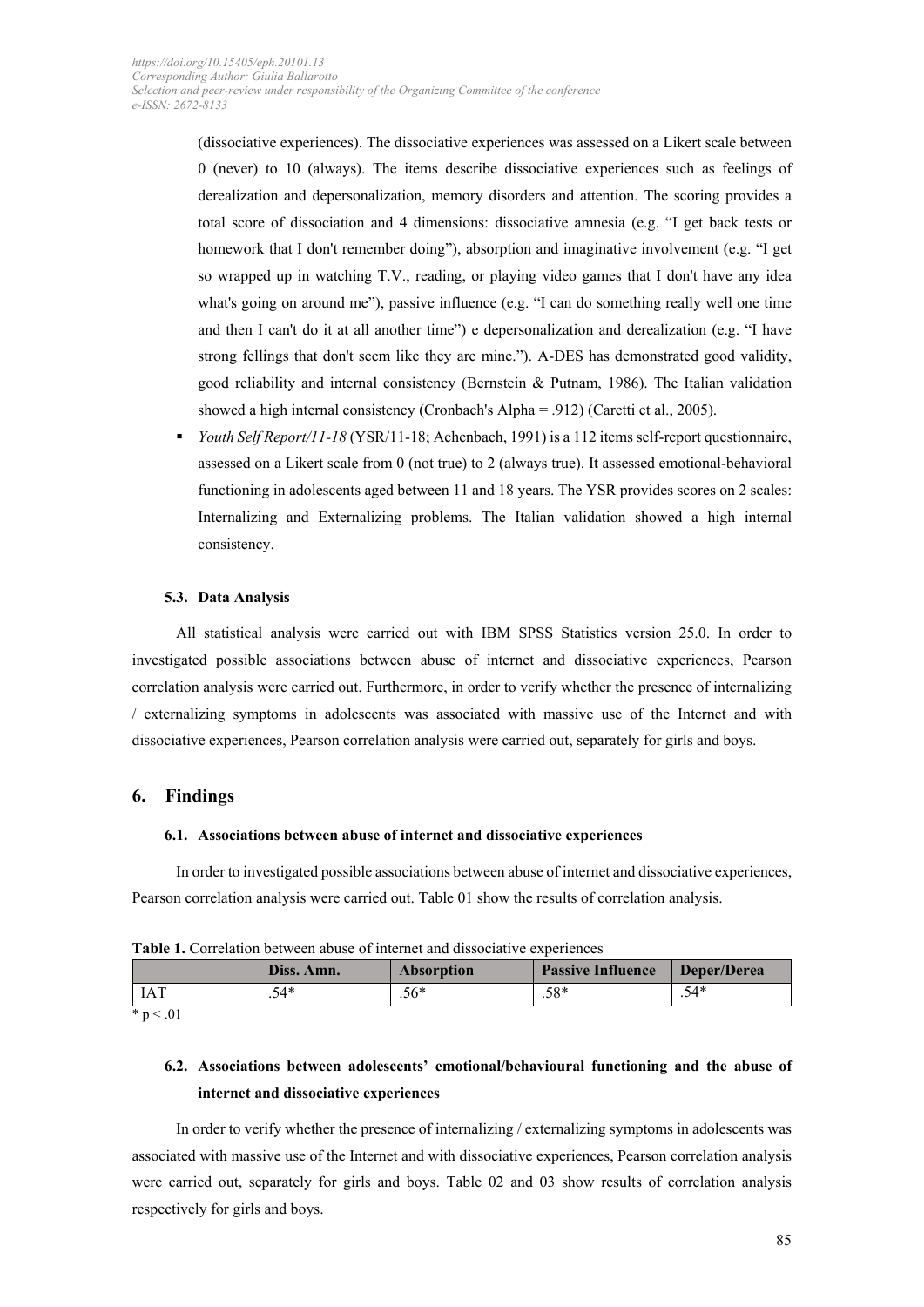|                   | <b>Internalizing symptoms</b> | <b>Externalyzing symptoms</b> |
|-------------------|-------------------------------|-------------------------------|
| <b>IAT</b>        | $.24*$                        | $.44**$                       |
| Diss. Amn         | $.36**$                       | $.39**$                       |
| Absorption        | $.32**$                       | $.31**$                       |
| Passive influence | $.29**$                       | $.42**$                       |
| Deper/derea       | $.37**$                       | $.42**$                       |

**Table 2.** Correlation between girls' emotional/behavioural functioning and the abuse of internet and dissociative experiences

 $\overline{p}$  to  $\leq 0.05$  \*\* p $\leq 0.01$ 

**Table 3.** Correlation between boys' emotional/behavioural functioning and the abuse of internet and dissociative experiences

|                                          | <b>Internalizing symptoms</b> | <b>Externalyzing symptoms</b> |
|------------------------------------------|-------------------------------|-------------------------------|
| <b>IAT</b>                               | .01                           | $-.04$                        |
| Diss. Amn                                | .28                           | .09                           |
| Absorption                               | .28                           | $-.02$                        |
| Passive influence                        | $.32*$                        | .29                           |
| Deper/derea<br>$\mathbf{a}$ $\mathbf{a}$ | .31                           | .21                           |

 $*$  p < .05

# **7. Conclusion**

In the last decade, several studies and theories have focused on internet addiction in adolescence. The increasing number of young people around the world engaged in the growing number of online activities, has oriented research with the aim of identifying the potential negative consequences but also the predictive factors of misuse of the web. In the literature review, Musetti et al. (2017), highlighted several psychopathological traits in comorbidity with dysfunctional use of the internet, such as depression, anxiety, substance abuse, dissociation.

The research has shown that the PIU is positively correlated with dissociative disorders in adolescents, confirming the empirical studies. The results are very significant on the presence of psychological problems, with a marked gender trend. The scores reported in the sample of females were high in both the internalizing/externalizing scales, especially in the externalizing one. The males, instead, showed an internalizing tendency related to passive influence when they had an abuse of Internet.

Concluding, the result of this study indicates that Internet is not only understood as a withdrawal for adolescents. The virtual world allows the expression of forms of acts, representing diversified responses to adolescent distress.

## **References**

Achenbach, T. M. (1991). *Manual for the youth self-report and 1991 profile.* Burlington: Department of Psychiatry, University of Vermont.

Armstrong, J. G., Putnam, F. W., Carlson, E. B., Libero, D. Z., & Smith, S. R. (1997). Development and validation of a measure of adolescent dissociation: The Adolescent Dissociative Experiences Scale. *The Journal of nervous and mental disease, 185*(8), 491-497.

Bernstein, E. M., & Putnam, F. W. (1986). Development, reliability, and validity of a dissociation scale.